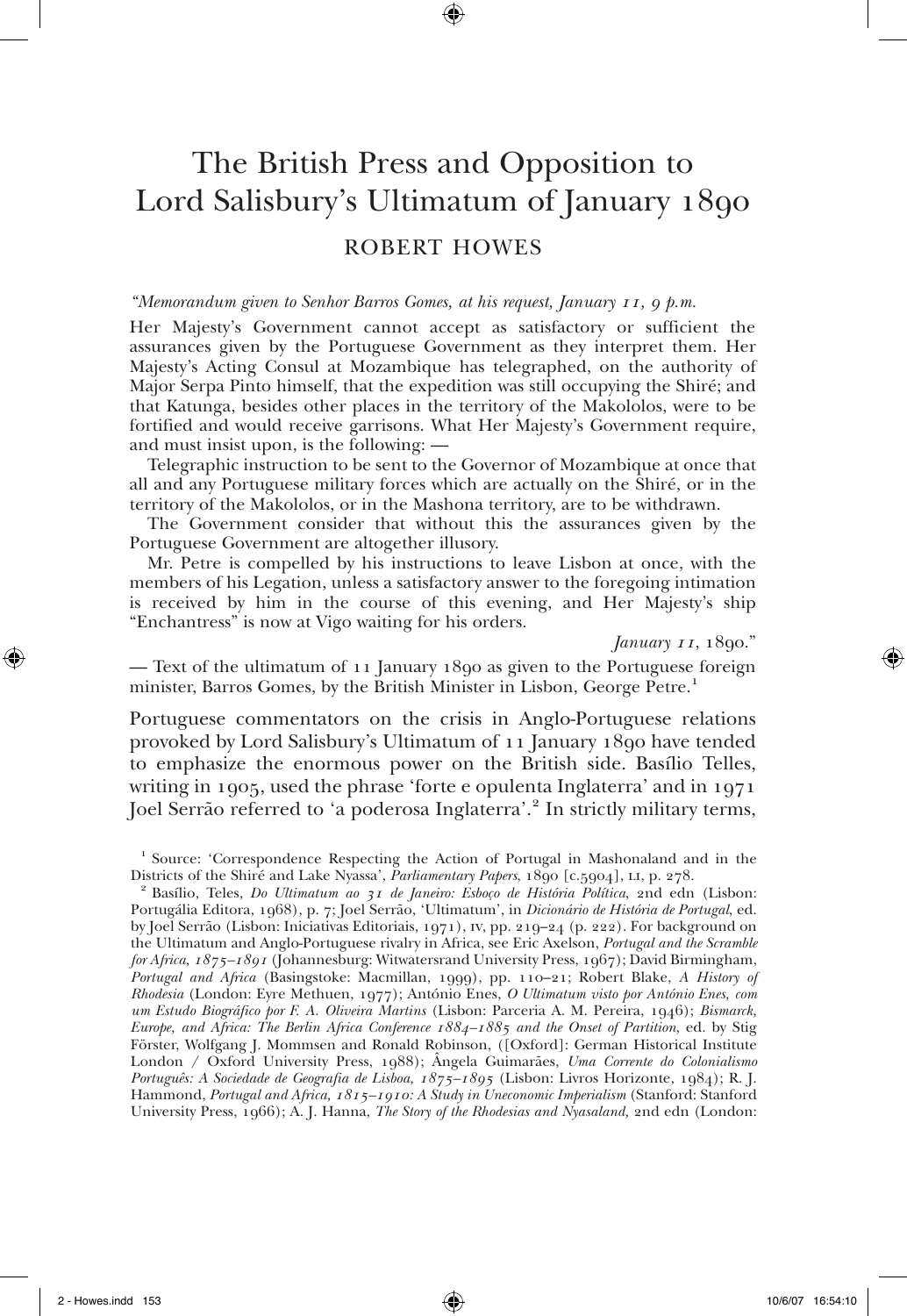this is undoubtedly correct. In the months leading up to the Ultimatum, the Royal Navy had over 70 armoured and 185 unarmoured ships. In contrast, the Portuguese Navy had one armoured ship, the *Vasco da Gama*, launched in 1876, plus 21 corvettes and gunboats.<sup>3</sup> While Salisbury's orders to the Admiralty were for ships from the Cape and Zanzibar squadrons to prepare to occupy the island of Mozambique, reports of the movement of armoured warships and rumours that the Channel Fleet was on its way to Lisbon increased the pressure on the Portuguese government to yield.4

This overwhelming military superiority, however, belied a much weaker political position on Lord Salisbury's part. British politics at the time were dominated by the question of Irish Home Rule. The Liberal Party had split over Gladstone's proposals to give political autonomy to Ireland and, following the General Election of June 1886, Salisbury had come to power at the head of a minority Conservative government which was kept in power by the Liberal Unionists. One of the latter, G. J. Goschen, had become Chancellor of the Exchequer following the attempted coup by Lord Randolph Churchill and controlled the finances of the government. Although this turned out to be the beginning of a twenty-year period of Conservative ascendancy, Salisbury's position was by no means secure and indeed he went on to lose the following General Election in 1892. In January 1890, the Irish Nationalists, led by Charles Parnell, still commanded considerable influence in Parliament, since the Pigott letters published by the *Times* had been exposed as forgeries and details of the O'Shea divorce case, which was soon to ruin Parnell and split the Nationalists, were only just coming to light. British politics were thus polarized. On one side, there was a pro-Home Rule alliance of Liberals and Irish Nationalists headed by the Leader of the Opposition, Gladstone. While the Irish Nationalists were mainly Catholics, the Liberal

Faber and Faber, 1965), pp. 96-117; Peter Henshaw, 'The "Key to South Africa" in the 1890s: Delagoa Bay and the Origins of the South African War', *Journal of Southern African Studies*, 24 (1998), 527–43; H. V. Livermore, 'Lord Salisbury's Ultimatum', *British Historical Society of Portugal Annual Report and Review,* 24 (1997), 147–71; H. V. Livermore, 'The Anglo-Portuguese Crisis of 1890: Another Look at the Ultimatum', *Studia*, 56–57 (2000), 23–59; Malyn Newitt, *Portugal in Africa: The Last Hundred Years* (London: C. Hurst, 1981); Charles E. Nowell, *The Rose-Colored Map: Portugal's Attempt to Build an African Empire from the Atlantic to the Indian Ocean* (Lisbon: Junta de Investigações Científicas do Ultramar, 1982); Ronald Robinson, John Gallagher and Alice Denny, *Africa and the Victorians: The Official Mind of Imperialism,* 2nd edn (Basingstoke: Macmillan, 1981), pp. 210–53; D. M. Schreuder, *The Scramble for Southern Africa, 1877–1895: The Politics of Partition Reappraised* (Cambridge: Cambridge University Press, 1980); *The Zambesian Past: Studies in Central African History*, ed. by Eric Stokes and Richard Brown (Manchester: Manchester University Press, 1966); Nuno Severiano Teixeira, *O Ultimatum Inglês: Política Externa e Política Interna no Portugal de 1890* (Lisbon: Alfa, 1990); Pilar Vazquez Cuesta, *A Espanha ante o Ultimatum* (Lisbon: Livros Horizonte, 1975).

<sup>3</sup> *The Naval Annual 1888–89*, ed. by T. A. Brassey (Portsmouth, [1888–89]), pp. 246–69, 328–30.

4 Axelson, pp. 221, 224, 229–30.

⊕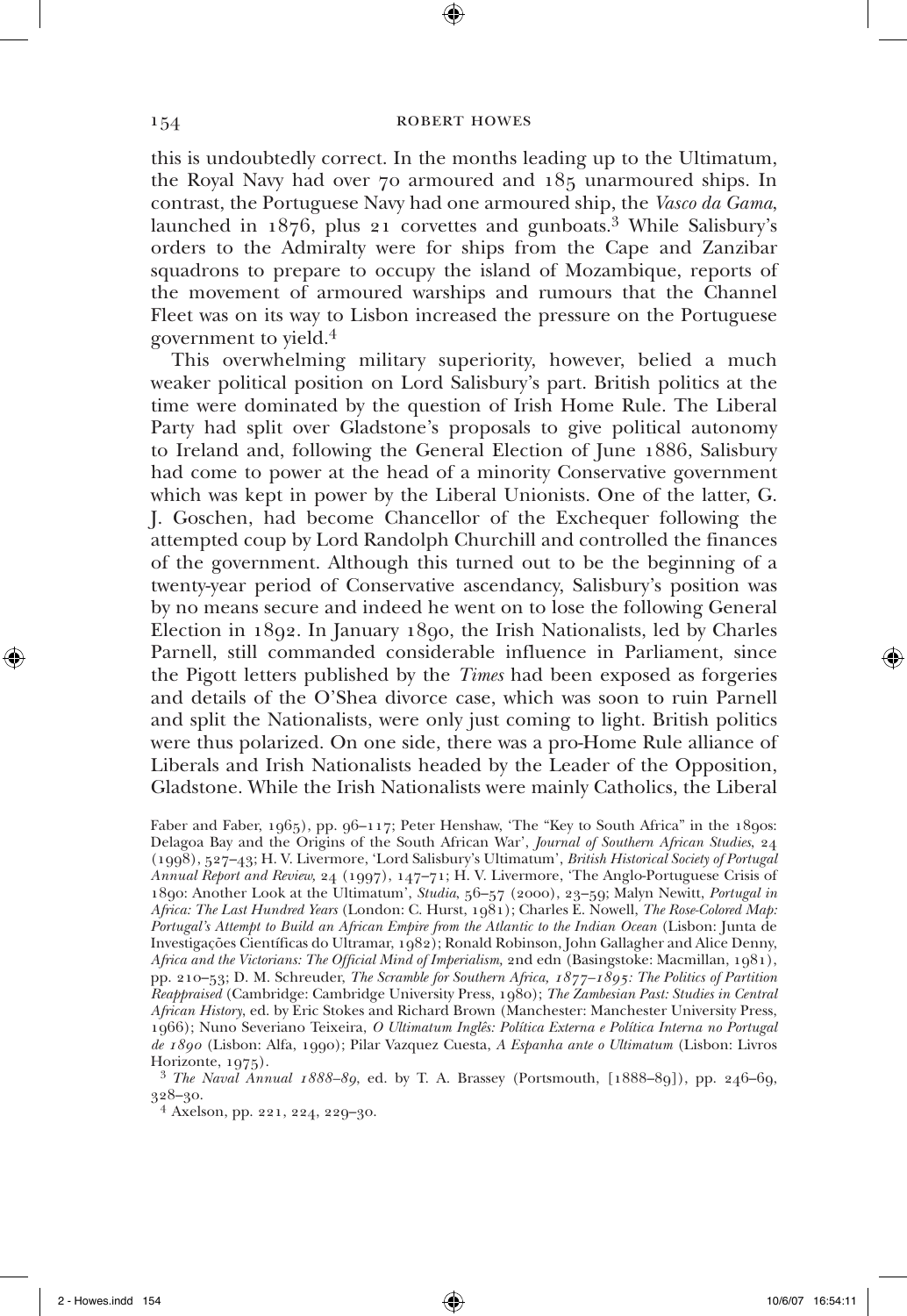Party drew much of its strength from Nonconformists or Dissenters, such as the Presbyterians, who were Protestants opposed to the official Anglican Church or Church of England and were particularly strong in Scotland, Wales and some parts of Northern England. On the other side, the Conservative Government, in which Salisbury was both Prime Minister and Foreign Secretary, was committed to maintaining the Union between Britain and Ireland with the support of the Liberal Unionists.<sup>5</sup>

Salisbury had worked as a journalist in his youth but as Foreign Secretary he generally preferred to conduct his diplomacy in secret.<sup>6</sup> In the case of the dispute with Portugal over East Africa, however, he seems to have almost courted publicity. It was the publication in the official *London Gazette* and then in the *Times* of his dispatch of 21 November 1889, protesting against the creation of the new Portuguese district of Zumbo on the Zambezi, which alerted the British public to the impending crisis.<sup>7</sup> Within a week of the Ultimatum, Salisbury published some of the correspondence in the *London Gazette* and more was included in a Blue Book published on 12 February 1890 to coincide with the opening of Parliament.<sup>8</sup>

During the crisis, Parliament was in recess and Salisbury was ill with influenza at Hatfield and made no speeches, so the press was the most important vehicle for making political comment and assessing the impact on public opinion.<sup>9</sup> The main British interests at stake were clear to contemporary commentators and were well rehearsed in the press. These interests were both religious and economic. The Protestant missions, both Anglican and Scottish Presbyterian, established around Lake Nyasa (now in Malawi) since 1875, were regarded as the heirs of David Livingstone, particularly in Scotland, and had a long history of conflict

5 D. G. Boyce, *The Irish Question and British Politics, 1868–1996*, 2nd edn (Basingstoke: Macmillan, 1996), p. 34; Peter Davis, 'The Liberal Unionist Party and the Irish Policy of Lord Salisbury's Government', *Historical Journal*, 18 (1975), 85–104; D. A. Hamer, *Liberal Politics in the Age of Gladstone and Rosebery: A Study in Leadership and Policy* (Oxford: Clarendon Press, 1972); Alan O'Day, *The English Face of Irish Nationalism: Parnellite Involvement in British Politics, 1880–86* (Dublin: Gill and Macmillan, 1977); Andrew Roberts, *Salisbury: Victorian Titan* (London: Weidenfeld & Nicolson, 1999); David Steele, *Lord Salisbury: A Political Biography* (London: UCL Press, 1999).

 $6$  Roberts, pp. 508–15.

<sup>7</sup> *London Gazette*, 26 Nov. 1889, pp. 6499–6500; *Times*, 27 Nov. 1889, p. 7. <sup>8</sup> *London Gazette*, 17 Jan. 1890, pp. 273–88: the correspondence covered the period 16 November 1889 to 13 January 1890: excerpts were reprinted in the *Times*, 18 Jan. 1890, p. 6; 'Correspondence Respecting the Action of Portugal in Mashonaland and in the Districts of the Shiré and Lake Nyassa', *PP* 1890 [c.5904] li: the correspondence covered the period 22 June 1887 to 28 January 1890: excerpts were reprinted in the *Times*, 13 Feb. 1890, p. 4. <sup>9</sup>

 For the Victorian press, see: *Newspaper History, from the Seventeenth Century to the Present Day*, ed. by George Boyce, James Curran and Pauline Wingate (London: Constable, 1978); Lucy Brown, *Victorian News and Newspapers* (Oxford: Clarendon Press, 1985); Alan J. Lee, *The Origins of the Popular Press in England, 1855–1914* (London: Croom Helm, 1976); *Papers for the Millions: The New Journalism in Britain, 1850s to 1914*, ed. by Joel H. Wiener (New York: Greenwood Press, 1988).

⊕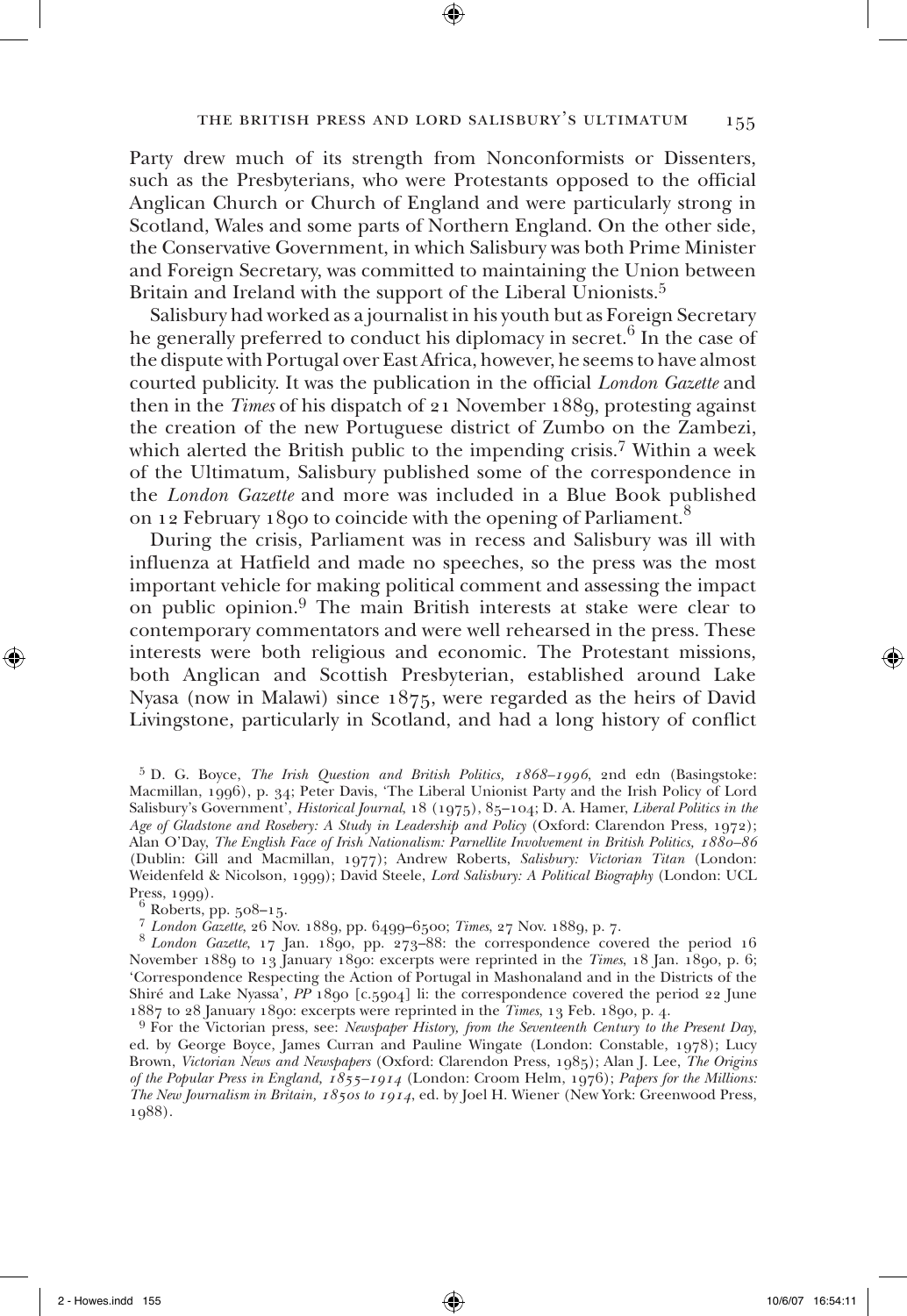with the Portuguese on the coast.<sup>10</sup> Further south in Mashonaland (now Zimbabwe), the newly chartered British South Africa Company was anxious to make good its claims based on the somewhat dubious Moffat Treaty and the Rudd Concession, which had been made with the Matabele (Ndebele) king, Lobengula, in  $1888$ <sup>11</sup>. The company's most energetic backer, Cecil Rhodes, was providing finance for the journey of Consul Harry H. Johnston into the interior, which led to the clash with the Serpa Pinto expedition, the chief catalyst of the crisis.<sup>12</sup> In addition, a wide spectrum of public opinion, ranging from liberals to extreme imperialists, demanded the upholding of British prestige.

The crisis was a major news story for around three months from the end of November 1889 to the middle of February  $1890.<sup>13</sup>$  Reports of the armed clashes between the British and Portuguese and their supporters along the Shiré river were vague and confused because messages had to be carried to Mozambique or Zanzibar before they could be telegraphed to Europe. Two such telegrams from missionary sources were published in the London press on 14 December and 6 January, the second ending with the inflammatory words 'War is imminent', fuelling the newspaper debate already in progress on the diplomatic dispute.<sup>14</sup> Different viewpoints were put forward in the press through articles, letters and interviews by spokesmen for the interested parties. On the British side, the correspondents to the *Times* included William Ewing and James Stevenson of the Glasgow-based African Lakes Company, Horace Waller and John Kirk, who had both worked with Livingstone as missionaries and explorers, and F. C. Selous, a big game hunter who at the time was working for the British South Africa Company. Though given much less space, the Portuguese position was also set out in the pages of the *Times*, which printed the despatch of the Minister of Foreign Affairs, Barros Gomes, of 29 November 1889, representing the fullest official statement of Portugal's case, and a lengthy letter from the Consul in Newcastle-

comment published between these dates. I have given citations for quotations and references to specific editorials and articles referred to in the text. <sup>14</sup> *Times*, 14 Dec. 1889, p. 9; 6 Jan. 1890, p. 8.

⊕

<sup>10</sup> H. Alan C. Cairns, *Prelude to Imperialism: British Reactions to Central African Society, 1840–1890* (London: Routledge & Kegan Paul, 1965), pp. 126–32; James W. Jack, *Daybreak in Livingstonia: The Story of the Livingstonia Mission, British Central Africa* (Edinburgh: Oliphant, Anderson & Ferrier, 1901); Roland Oliver, *The Missionary Factor in East Africa,* 2nd edn (London: Longmans, 1965).

<sup>11</sup> John S. Galbraith, *Crown and Charter: The Early Years of the British South Africa Company* (Berkeley: University of California Press, 1974); Arthur Keppel-Jones, *Rhodes and Rhodesia: The White Conquest of Zimbabwe, 1884–1902* (Pietermaritzburg: University of Natal Press, 1983); Robert I. Rotberg, *The Founder: Cecil Rhodes and the Pursuit of Power* (New York: Oxford University Press, 1988).

<sup>12</sup> Harry H. Johnston, *The Story of my Life* (London: Chatto & Windus, 1923); Roland Oliver, *Sir Harry Johnston & the Scramble for Africa* (London: Chatto & Windus, 1957). <sup>13</sup> The opinions of the newspapers mentioned in this article were set out in editorials and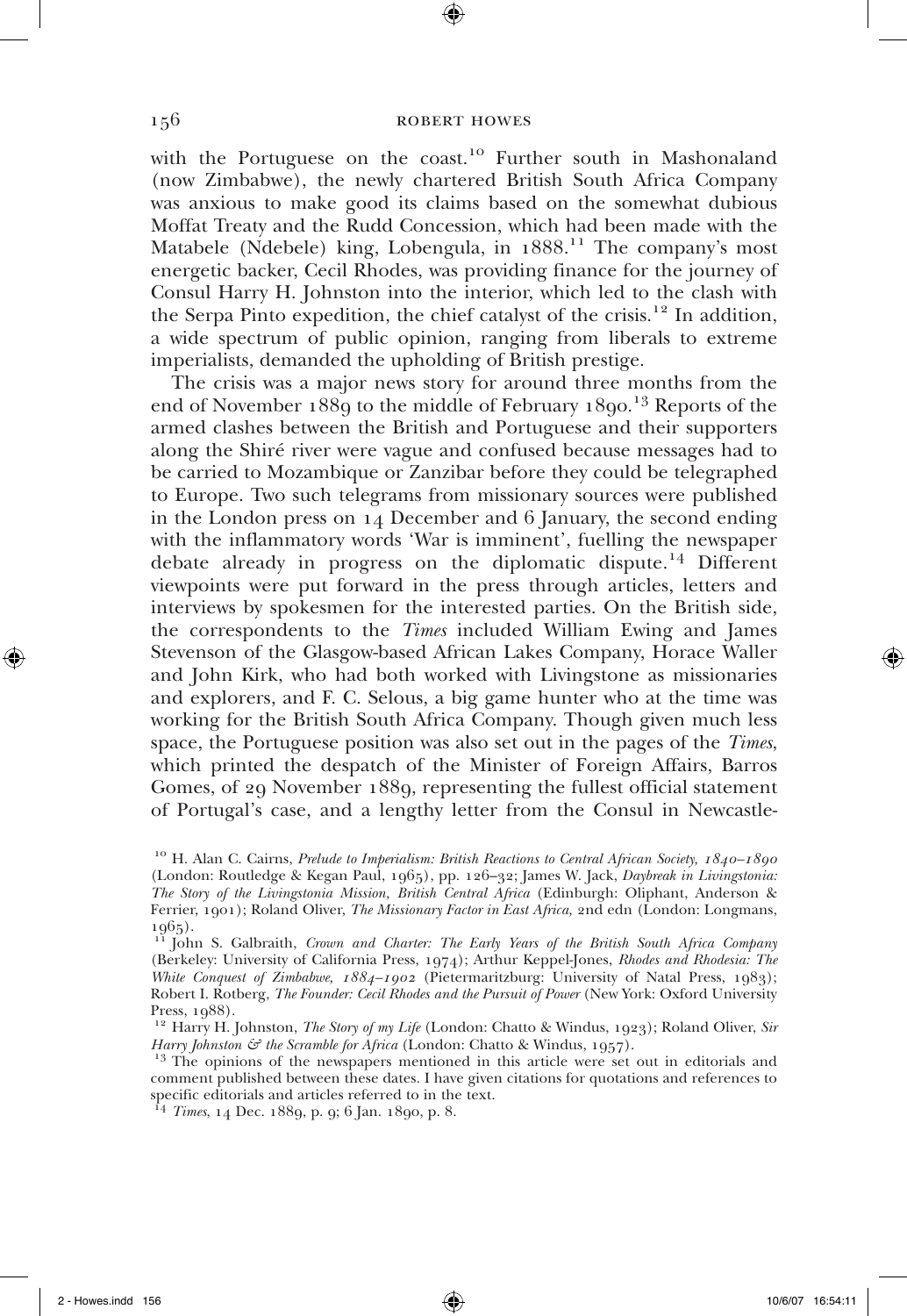#### the british press and lord salisbury's ultimatum 157

upon-Tyne, Jaime Batalha Reis. The *Daily News* published an interview with Barros Gomes and individual British friends of Portugal wrote to the press with letters of defence, such as the plea for understanding from a Briton who signed himself 'Torres Vedras', which was published in the *Manchester Guardian*. 15

The impact of the Ultimatum crisis on the press and public opinion in both Portugal and Britain has been discussed by Amadeu Carvalho Homem and Maria Teresa Pinto Coelho.<sup>16</sup> Teresa Coelho's works summarize well the arguments put forward in defence of the Ultimatum and convey the chauvinistic tone of much of the British press. Undoubtedly, these represent the predominant reaction in Britain to the crisis. Her conclusion, however, that 'The press merely supported official policy' overlooks a significant minority in Britain who actively opposed the Ultimatum as well as the misgivings of those who reluctantly accepted it as a fait accompli.17 The reaction of British public opinion, as represented in the press, was more nuanced than at first appears, foreshadowing many of the arguments raised during the Boer War ten years later.

Editorial comment on the Ultimatum fell into three main camps, largely reflecting political allegiances. On one side were the daily newspapers which supported the government, such as the *Times*, *Standard*, *Daily Telegraph*, *Morning Post* and the pro-Liberal Unionist *Daily Chronicle*. These generally applauded both Salisbury's position and his tone, urging him to defend what they saw as British rights with varying degrees of belligerence. The *Times*, which had cause to be grateful to Salisbury for his support over the Pigott forgeries and was a strong supporter of Rhodes's British South Africa Company, took a particularly hard line, thundering against Portugal in its editorials. When the diplomatic correspondence was published, the *Times* concluded 'Never was an *ultimatum* more thoroughly provoked'.18 The *Standard*, *Daily Chronicle* and the *Daily Telegraph* were also hostile, with the latter referring to the Portuguese case as 'this impudent claim'.19 The *Morning Post*, although supporting government policy,

2 - Howes.indd 157 10/6/07 16:54:12

⊕

<sup>15</sup> *Times*, 27 Dec. 1889, p. 9; 22 Jan. 1890, p. 8; 20 Dec. 1889, p. 12; 7 Jan. 1890, p. 7; 6 Jan. 1890, p. 8; 7 Jan. 1890, p. 7; *Times*, 9 Dec. 1889, p. 6; 2 Jan. 1890, p. 4; *Daily News*, 24 Dec. 1889,

p. 5; *Manchester Guardian*, 14 Jan 1890, p. 12. 16 Amadeu Carvalho Homem, 'O "Ultimatum" Inglês de 1890 e a Opinião Pública', *Revista de História das Ideias*, 14 (1992), 281–96; Maria Teresa Pinto Coelho, ' "Pérfida Albion" and "Little Portugal": The Role of the Press in British and Portuguese National Perceptions of the 1890 Ultimatum', *Portuguese Studies*, 6 (1990), 173–90; Maria Teresa Pinto Coelho, 'British and Portuguese Attitudes towards the British Ultimatum of 1890', *British Historical Society of Portugal Annual Report and Review,* 21 (1994), 12–28; Maria Teresa Pinto Coelho, *Apocalipse e Regeneração: O Ultimatum e a Mitologia da Pátria na Literatura Finissecular* (Lisbon: Edições Cosmos, 1996), pp.

<sup>61–75.&</sup>lt;br><sup>17</sup> Coelho, 'Perida Albion', p. 189.

<sup>17</sup> Coelho, 'Perida Albion', p. 189. 18 Roberts, pp. 453; *Times*, 22 Oct. 1889, p. 9; 1 Nov. 1889, p. 9; 18 Jan. 1890, p. 9. <sup>19</sup> *Daily Telegraph*, 28 Nov. 1889, p. 7.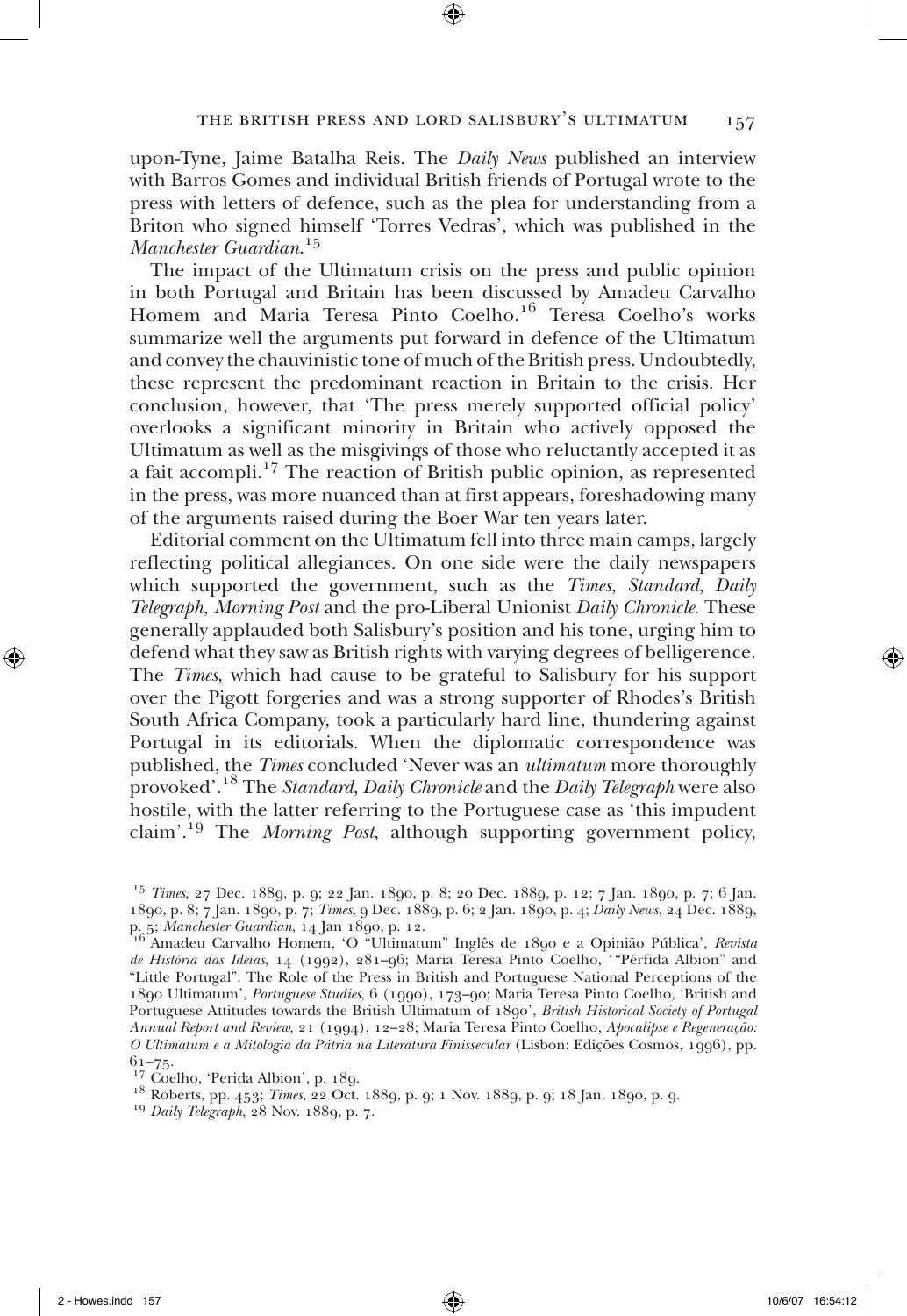⊕

adopted a more restrained tone towards Portugal, 'the old ally and friend of this country'.20

The well-informed London evening paper *Pall Mall Gazette* was firmly behind the Government, as both its editor, W. T. Stead, the man credited with creating the New Journalism and at this time an ally of Rhodes, and his assistant, E. T. Cook, were pro-imperialist.<sup>21</sup> The *PMG* welcomed the Ultimatum under the headline 'A clear field for Messrs. Rhodes and Johnston'.22 The evening *St James Gazette*, the *Spectator* and *England and Primrose Chronicle*, both weeklies, and the *Sunday Times* all supported Salisbury's position. The *Sunday Times* even urged sending a fleet up the Tagus, but more commentators saw the crisis as an opportunity to get hold of Delagoa Bay (Maputo), whose award to Portugal in 1875 by the French President MacMahon still rankled.<sup>23</sup>

The second group was formed of the pro-Gladstone Liberal papers, notably the *Daily News* and *Manchester Guardian*. After some initial hesitation, during which they warned of the dangers of war, they also backed Salisbury's stance, although they were critical of his harsh methods. The *Daily News* summed up its opinion when it concluded that 'a strong case was spoilt by the undue and too peremptory harshness with which submission was extracted from a weak Power already on the point of yielding to more rational weapons'.<sup>24</sup> The London evening *Echo* and two Sunday papers, the *Observer* and *Lloyd's Weekly News*, adopted similar views, supporting the Government but urging a measure of restraint.

The lead of the London press was followed by the provincial papers. In Bristol, for example, the *Bristol Mercury* argued for a hard line against Portugal whilst the *Bristol Times and Mirror* took a more moderate progovernment stance and the *Western Daily Press*, though supporting the British position, urged great care in how it was presented. In Scotland, home to many of the Protestant missionaries in Nyasaland, both the pro-Unionist *Scotsman* and the liberal *Glasgow Herald* supported Salisbury's demands and welcomed the Ultimatum.

This apparent unanimity was not total, however. Surveying the state of British public opinion immediately after the Ultimatum, the *Times* noted that the Opposition had not joined in the foreign attacks on British policy 'if we except the very dregs of an unpatriotic faction, without credit or

⊕

<sup>&</sup>lt;sup>20</sup> *Morning Post*, 23 Dec. 1889, p. 4.<br><sup>21</sup> Later, they were on opposite sides in the Boer War debate, after Stead turned against Rhodes: Joseph O. Baylen, 'W. T. Stead and the Boer War: The Irony of Idealism', *Canadian Historical Review*, 40 (1959), 304–14; Rotberg, pp. 281–82; J. Saxon Mills, *Sir Edward Cook K.B.E.: A Biography* (London: Constable, 1921). <sup>22</sup> *Pall Mall Gazette*, 13 Jan. 1890, p. 1. <sup>23</sup> *Sunday Times*, 22 Dec. 1889, p. 4; 29 Dec. 1889, p. 4. <sup>24</sup> *Daily News*, 18 Jan. 1890, p. 4.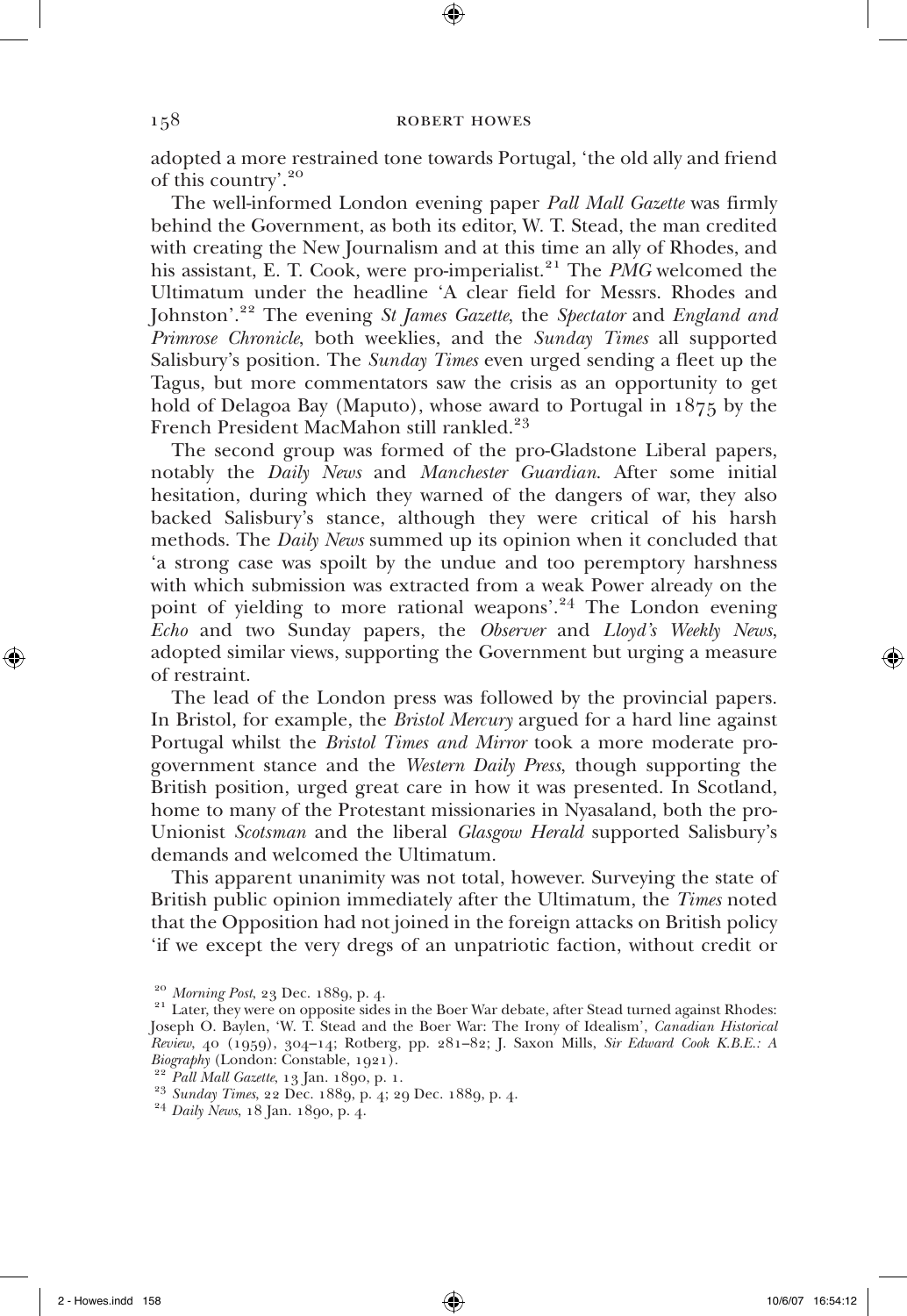#### the british press and lord salisbury's ultimatum 159

influence among the people'.<sup>25</sup> This 'unpatriotic faction' formed the third strand of public opinion and comprised mainly British Radicals and Irish Nationalists, who were violently opposed to the Ultimatum. A correspondent writing to the *Scotsman* singled out the *Star* and *United Ireland* as the main representatives of this viewpoint but a number of likeminded papers followed their lead.<sup>26</sup> The Radicals, who in Parliament formed one wing of the Liberal Party, had a long tradition of dissent in foreign policy and were generally hostile to imperialist expansion and the concomitant jingoism of the press. $27$  The Irish Nationalists saw parallels with the situation in Ireland, which had been subjected to the policy of Coercion under Salisbury's nephew, A. J. Balfour.

The most vehement opposition to the Ultimatum came from the *Star*, a new campaigning London evening paper which had been founded in 1888. Its innovatory style and halfpenny price attracted a lower-middle and working class readership and it rapidly achieved wide popularity, claiming a circulation of 279,000 by the summer of 1889. Its editor, T. P. O'Connor, MP for the Liverpool Scotland constituency, was prominent both as a Radical and a supporter of Home Rule for Ireland, while the assistant editor and chief leader-writer, H. W. Massingham, was later to become one of the most prominent critics of the Boer War.<sup>28</sup> The *Star* was initially hostile to the Portuguese but as the press campaign to seize Delagoa Bay gathered pace, it changed its mind and became the most bitter opponent of government policy. In impassioned language it denounced the interests which supported action against Portugal, particularly newspapers such as the *Times* and the *Pall Mall Gazette*, and the missionaries, whom it blamed for causing the trouble, referring scathingly in its columns to 'Presbyterian busybodies', 'soup-ticket mission-station negroes', 'Jingo missionaries' and 'the colossal greed, the cantankerous stubbornness of the Glasgow Lakes Company and its missionary supporters'. A 'well-informed correspondent' pointed out that seizing Delagoa Bay would 'shatter the immemorial friendship and alliance between ourselves and Portugal' and listed the British economic and strategic interests which were at risk.

28 L. W. Brady, *T. P. O'Connor and the Liverpool Irish* (London: Royal Historical Society, 1983), pp. 103–17; Alfred F. Havighurst, *Radical Journalist: H. W. Massingham, 1860–1924* (London: Cambridge University Press, 1974), pp. 18–40; John Goodbody, 'The *Star*: Its Role in the Rise of the New Journalism', in Wiener, pp. 143–63.

2 - Howes.indd 159 10/6/07 16:54:12 10/6/07 16:54:12 10/6/07 16:54:12

<sup>25</sup> *Times*, 15 Jan. 1890, p. 9. <sup>26</sup> *Scotsman*, 13 Jan. 1890, p. 7.

<sup>27</sup> John M. MacKenzie, *Propaganda and Empire: The Manipulation of British Public Opinion, 1880–1960* (Manchester: Manchester University Press, 1984); *Imperialism and Popular Culture*, ed. by John M. MacKenzie (Manchester: Manchester University Press, 1986); S. Maccoby, *English Radicalism, 1853–1886* (London: George Allen & Unwin, 1938), pp. 343–63, 405–08; Bernard Porter, *Critics of Empire: British Radical Attitudes to Colonialism in Africa, 1895–1914* (London: Macmillan, 1968); A. J. P. Taylor, *The Trouble Makers: Dissent over Foreign Policy, 1792–1939 (*London: Hamish Hamilton, 1957).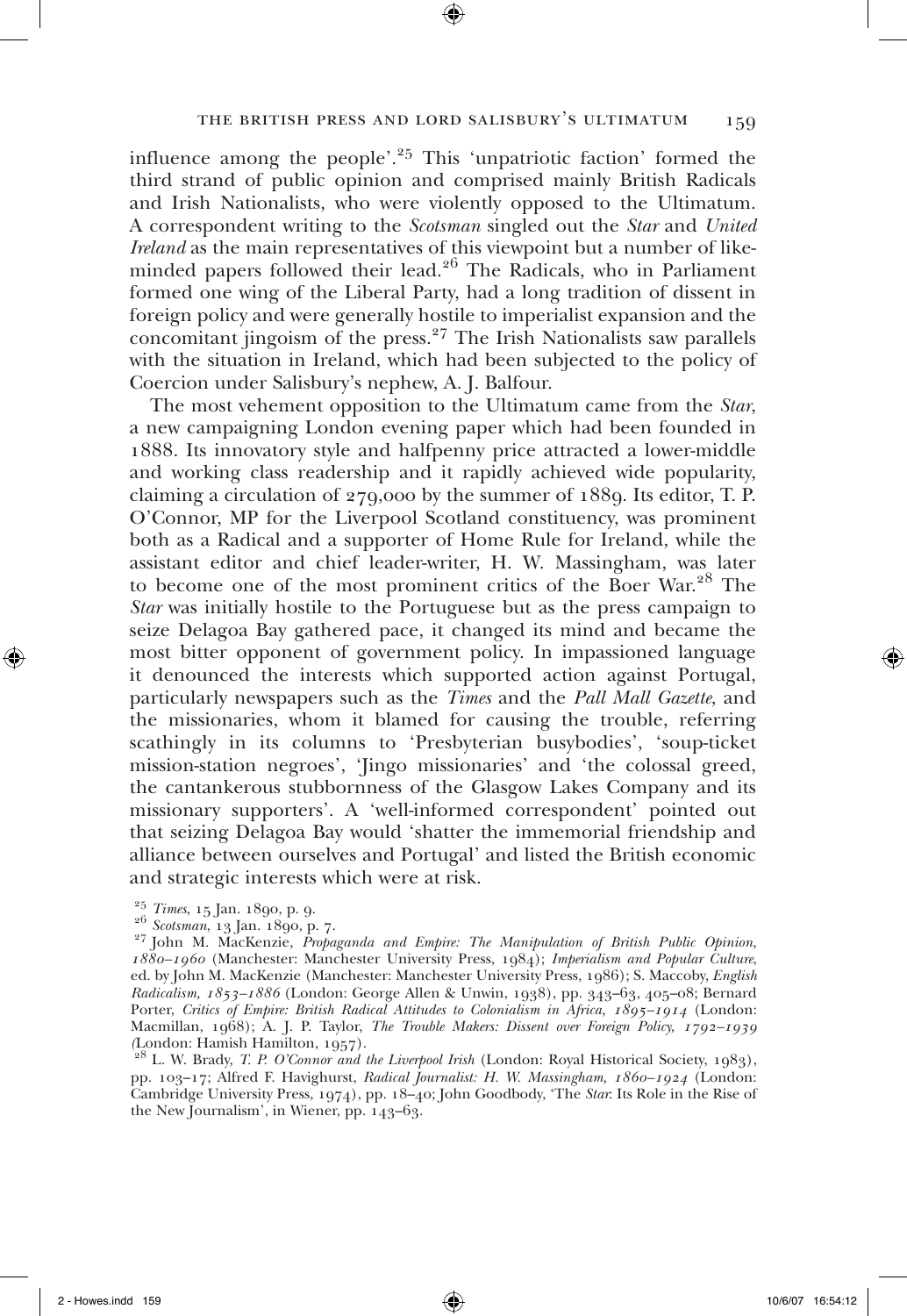On 7 January, in an editorial headed 'On the eve of a crime', the *Star* argued that 'So far as there are any European "rights" in the land for which a pack of rival traders are squabbling, and dignifying their quarrels with talk about national honor, they are those of discovery and exploration, and they belong to Portugal'. The *Star* bitterly denounced the Ultimatum and its newspaper supporters under the headline 'Brazen, Brutal, and Cynical': 'If Portugal had been a nest of Chinese pirates, given to torturing prisoners, instead of an historic European ally, she could not be treated with more summary dispatch and with more arbitrary brutality'. It continued its attack in two further editorials, complaining that 'Every bad quality of Jingoism — its real want of manliness, its vulgar pretence of manliness in the presence of a weaker foe, its exaggerated patriotism, its indifference to all moral considerations, its egotism, its incapacity to see two sides of a question — is represented in the present attitude of England towards Portugal'. Reviewing the events of the Ultimatum a week later, the *Star* summed up its disgust, concluding: 'The old Romans had a noble maxim for foreign policy — *Parcere dejectis et debellare superbos.* "To spare the fallen and beat down the arrogant". We have reversed the maxim. We beat down the fallen and we spare the proud. Noble Minister! Exalted policy!'29 The *Star*'s high moral stance was unpopular in other sections of the press. The *England and Primrose Chronicle* commented 'The *Star* [...] writes as if it were a paid Portuguese agent in this country'.<sup>30</sup>

Other radical newspapers followed the same line as the *Star*. *Reynold's Newspaper,* a popular Sunday paper with a large circulation among the working class, denounced Salisbury's action under the headline 'Bullying the Portuguese'. It opened with a reference to his 'insolent and imperious ultimatum' and attacked him for usurping the functions of a weaker power. 'The supremacy of might has once more been blatantly asserted in the face of a wondering and indignant Europe, and the British character for fair play foully traduced by the Prime Minister.' The editorial reviewed other recent diplomatic disputes where Salisbury was conciliatory towards strong powers and then, referring to 'the violent methods adopted', 'the heinousness of the crime' and 'the cowardice and criminality of the action', it attacked Salisbury for rejecting arbitration. The editorial then went on to condemn the frequently made accusation that Portugal favoured the slave trade as 'a scandalous libel on an ancient ally' and lamented 'the humiliating position this country has been reduced to by the bullying tactics of the Premier'. *Reynold's Newspaper* concluded that

⊕

<sup>&</sup>lt;sup>29</sup> *Star*, front page editorials on 16, 17, 23, 24, 27, 30 Dec. 1889, 3, 7, 8, 10, 11, 13, 14, 15, 16, 18 Jan. 1890, 3 Feb. 1890, all p. 1. The quotations are from 7, 14, 16 and 18 Jan. 1890, all p. 1.

<sup>30</sup> *England and Primrose Chronicle*, 11 Jan. 1890, p. 4.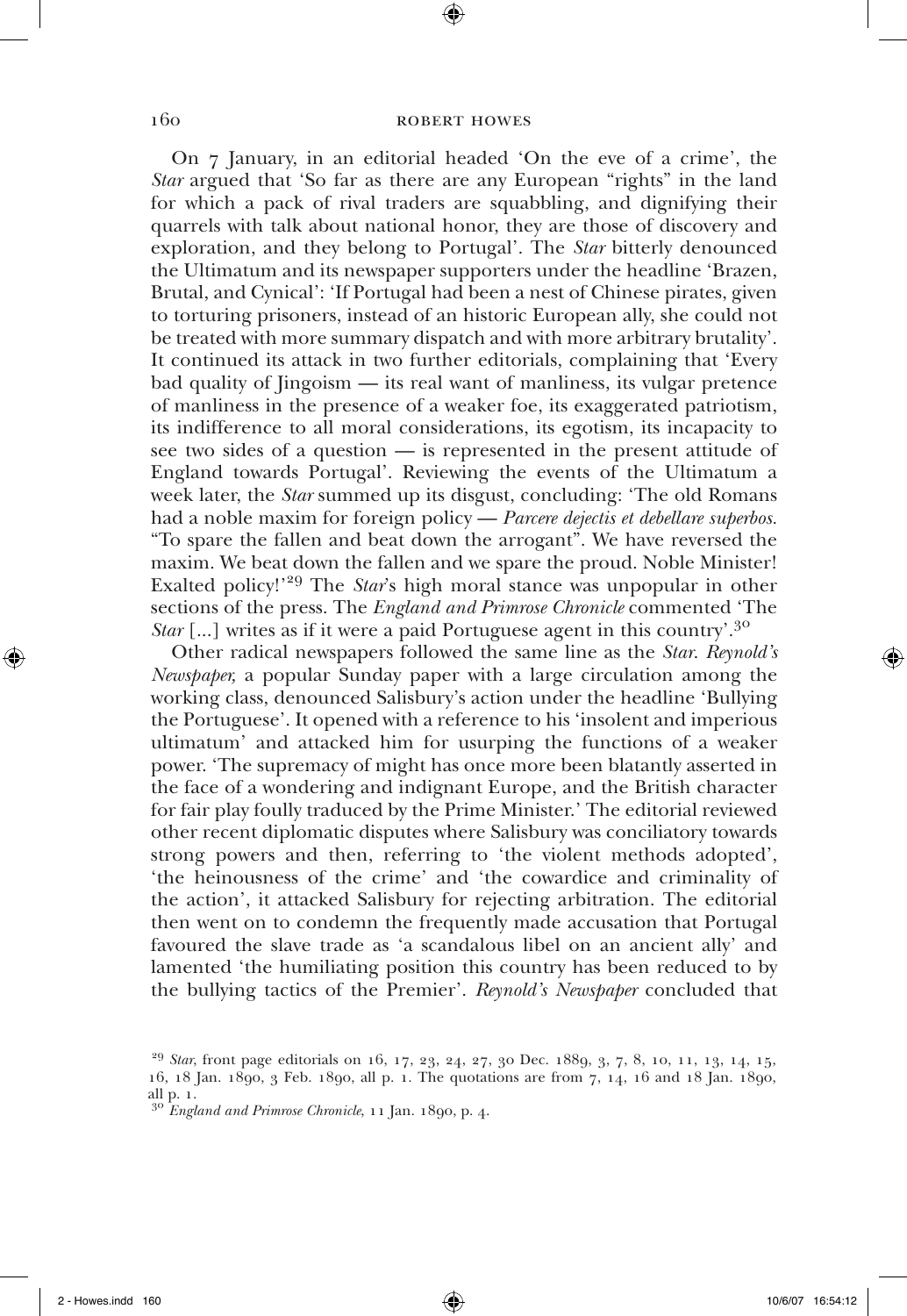'Lord Salisbury has blundered, and blundered wilfully. His indecent display of England's power to terrorize a weaker nation has dragged the name of Englishman through the gutter'. $3<sup>1</sup>$ 

The *Northern Echo*, a radical paper published in Darlington, was equally hostile, arguing consistently for arbitration. After the Ultimatum, it noted how Lord Salisbury was truculent towards weak powers like Portugal but subservient towards strong powers such as Germany. It accused him of 'high-handed inflictions on others' and using 'the highwayman's argument' and concluded 'For our part we regard this coercing of a friendly though feeble Power as a stain on England's reputation abroad [...] If foreign Ministers were to conduct controversies with each other in the dictatorial tone adopted towards Portugal by Lord Salisbury, we should have perpetual war'.<sup>32</sup>

The other main opposition to British policy came from the Irish nationalist press in Dublin. In an editorial on 9 January, the daily *Freeman's Journal* gave an account of the 'squabble' and, referring to a notorious indiscretion of Salisbury, noted that the 'natives were never consulted about the matter — Lord Salisbury's contempt for black men, Hottentots, and Irishmen has been manifested before now'. Meanwhile, the Portuguese were proceeding to make good their claims to the region and thereby 'came into collision with a land-grabbing British expedition'. The crisis appeared to be getting serious until the *Times* reported that German engineers were sinking submarine mines in the Tagus for the reception of any British fleet which might be sent to level its guns at Lisbon. The *Freeman's Journal* thought it was 'quite another matter to risk a difference with the greatest military Power in Europe' and 'the honest broker at Berlin' would have something to say about it. 'These German engineers have made peace' and the Jingo papers in London would moderate their war cries. After the Ultimatum it commented that Lord Salisbury had acted upon 'the principle that the spoil belongs to the stronger of two claimants' and that he 'has successfully applied to international policy the ethics of the highwayman'.33

The weekly *United Ireland* was even more scathing, noting that Lord Salisbury seemed 'likely to land the British nation, not into a little war, but into a pretty big one'. It applauded the report that German engineers were engaged in the 'sensible task' of laying down torpedoes in the Tagus to welcome the British fleet. Referring to the general suspicion that Bismarck was using Portugal as a pawn, it wondered what the outcome

<sup>31</sup> *Reynold's Newspaper*, 19 Jan. 1890, p. 1. <sup>32</sup> *Northern Echo*, 7, 9, 15, 27 Jan. 1890, all p. 2; the citations are from the editorial of 15 Jan. 1890, p. 2.

<sup>33</sup> *Freeman's Journal*, 9 Jan 1890, p. 4; 14 Jan. 1890, p. 4.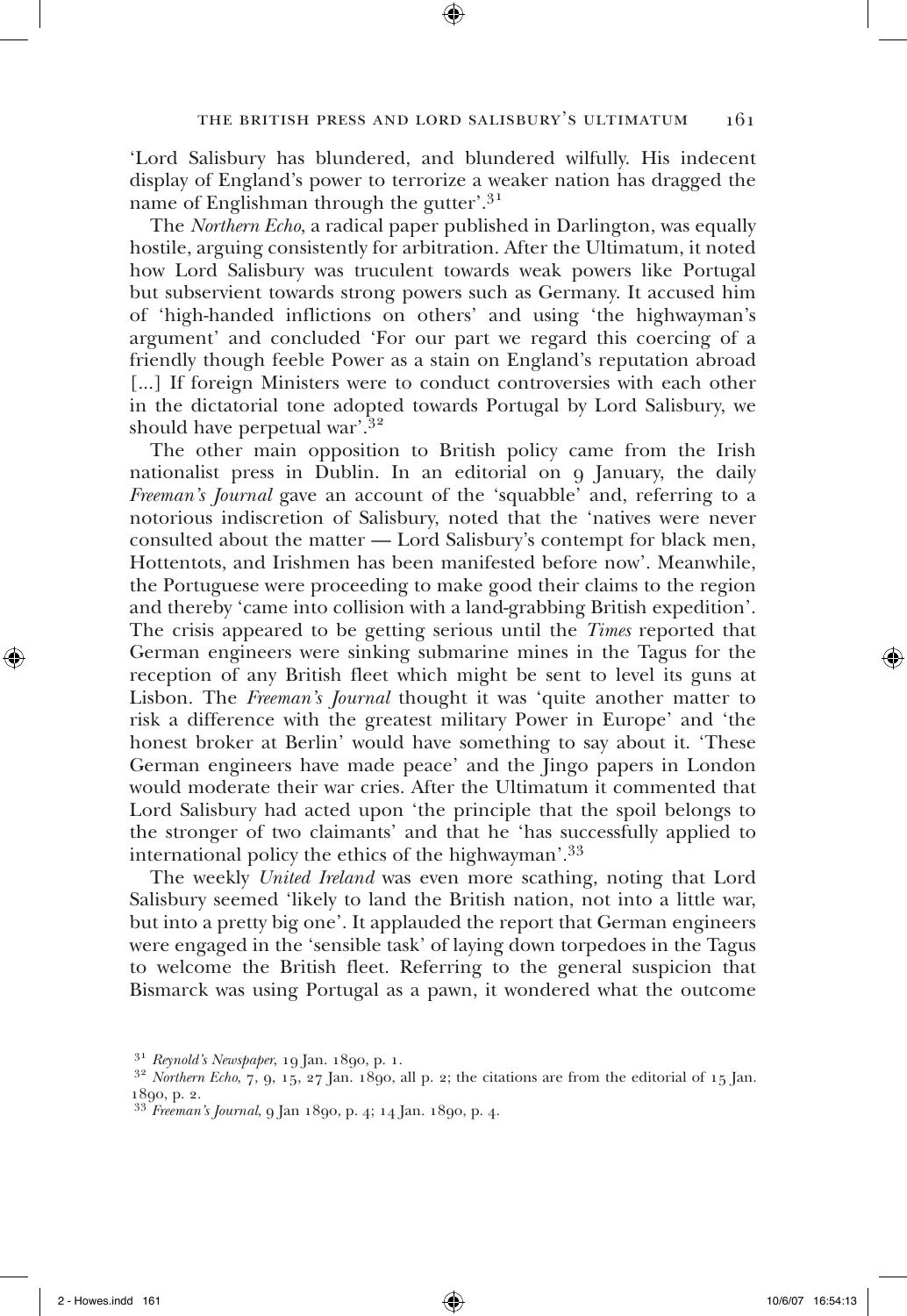would be if the regiment of German guards, of which Queen Victoria was Colonel, 'were to be found charging against her Majesty's own troops in South Africa, or mayhap, South Kensington'. After the Ultimatum, under the ironic headline 'A glorious victory', it accused Salisbury of a piece of 'big bullying' but went on: 'There is no more equity in the case on the part of Great Britain than there is on the part of Portugal. Both Powers are engaged in filibustering enterprises on a grand scale in South Africa'.34 The more moderate Dublin paper *The Nation* also dismissed the affair as a case of bullying.

Outright opposition to the Ultimatum did not extend far beyond the Radicals and Nationalists. On the Left, *Justice*, the weekly paper of the Social Democratic Federation, a Marxist organization led by H. M. Hyndman, opined a fortnight after the Ultimatum, under the headline 'The Rival Filibusters': 'We don't pretend to have the slightest sympathy with Portugal. Major Serpa Pinto is an unscrupulous filibuster of the most brutal type.' It thought that as state policy and international law went, England was in the right and Portugal in the wrong, and criticized the Liberal papers for defending Portugal because it was a small, weak power.<sup>35</sup> In contrast to the Dublin papers, the main English Catholic journals such as *The Tablet* and the *Weekly Register* supported Salisbury's action.

The preferred alternative for those who opposed government policy was arbitration. This was advocated by the International Arbitration and Peace Association, through its journal *Concord*, and the International Arbitration League in its monthly *Arbitrator*. The *Arbitrator*'s position was very weak, however, as it openly stated that the British Government was in the right, which led to criticism from its continental readers. $3<sup>6</sup>$  The Radical *Northern Echo* consistently called for arbitration and the Liberal *Daily News* and *Manchester Guardian* initially favoured this solution in some form but neither pursued it once the dispute became critical. The call for arbitration was taken up by the maverick Radical MP Henry Labouchere in his sensationalist weekly *Truth*, which had a reputation for critical comment. Labouchere was one of the few commentators who was prepared to see beyond the Eurocentric debate, stating that 'The disputed territory in reality belongs neither to us nor to the Portuguese, but to the native inhabitants', and argued for arbitration both in *Truth* and in Parliament, but to no effect.<sup>37</sup> The supporters of arbitration sent a letter to Salisbury before the Ultimatum and held a meeting in London a

⊕

<sup>34</sup> *United Ireland*, 11 Jan. 1890, p. 1; 18 Jan. 1890, p. 1. <sup>35</sup> *Justice*, 25 Jan. 1890, p. 1. <sup>36</sup> *Concord*, 18 Jan. 1890, pp. 2–3; 17 Feb. 1890, pp. 17–18; *Arbitrator*, Dec. 1889, pp. 2–3; Jan.–Feb. 1890, pp. 1, 3; March 1890, pp. 13–14, 16–22; April 1890, p. 25.

<sup>37</sup> *Truth*, 2 Jan. 1890, p. 12; 16 Jan. 1890, p. 106; 23 Jan. 1890, p. 158; 30 Jan. 1890, p. 209; the quotation is from 2 Jan. 1890, p. 12.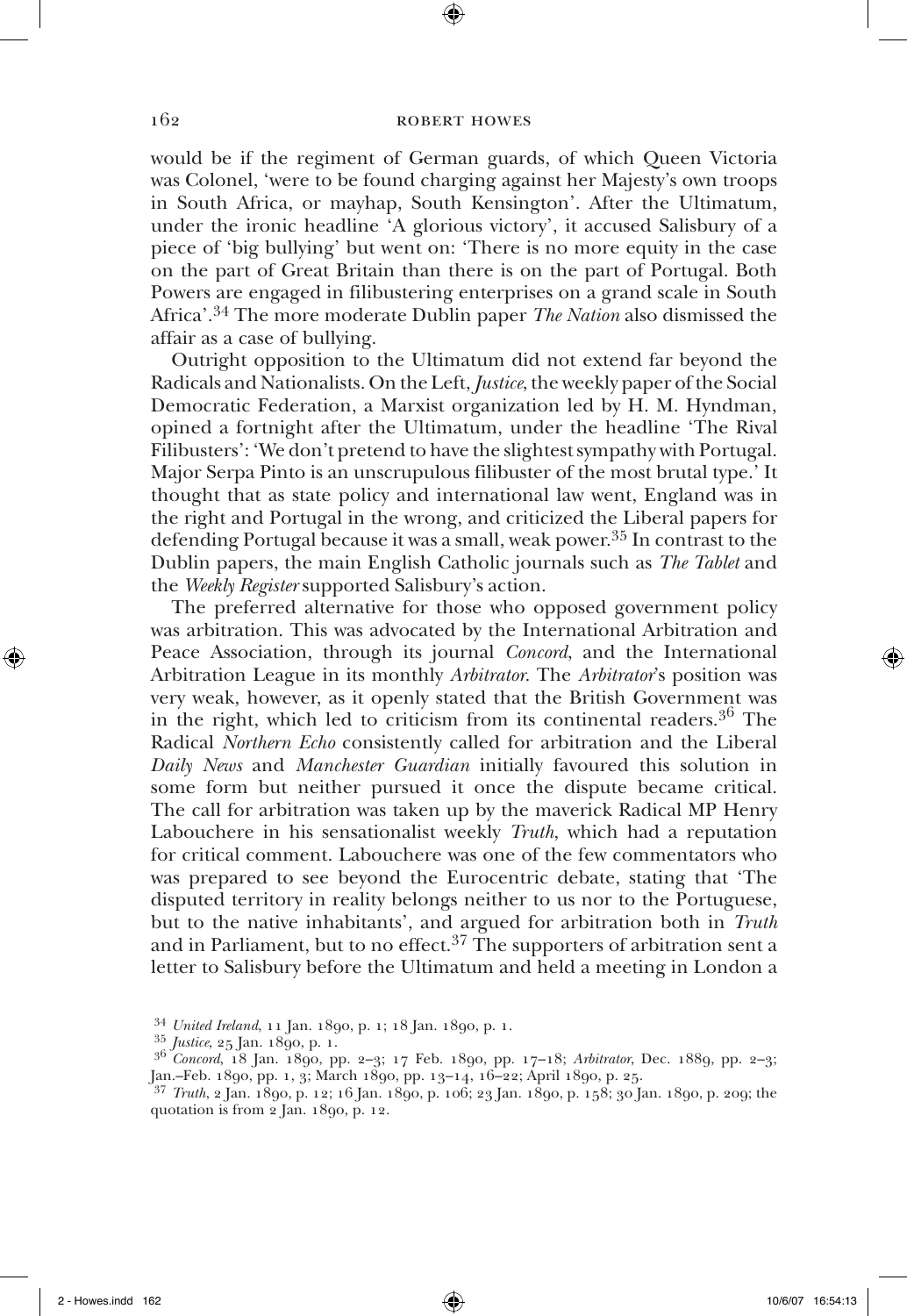month afterwards but both the government and its supporters in the press remained adamantly opposed to the idea.38

Even the conservative press was initially taken aback by the strength of the popular response in Portugal and showed some sympathy. As the street demonstrations and boycott of British goods continued, however, this soon turned to contempt and by early February, the *Speaker* complained that they were 'rapidly destroying the feelings of sympathy that were at first apparent among some sections of the English Liberal party'.39 Press comment in each country was reported in the other, leading to mutual recrimination and what the *Times* correspondent later referred to as a 'newspaper war' between the British and Portuguese press, which lasted into February.40

The Ultimatum occurred suddenly and Parliament was in recess at the time, so there was little opportunity for opponents to mobilize public opinion. Gladstone waited for over a week before making any comment and then, in a speech at Chester on 22 January 1890, dismissed the matter in four sentences, refusing to 'condemn or even to question' the proceedings of Lord Salisbury.41 Meanwhile, the Government moved to make political capital out of the crisis. Even before the actual Ultimatum was delivered, the conservative press had begun to sense an opportunity. On 23 December 1889, the *Daily Telegraph* wrote:

It is, perhaps, fortunate that the missionaries who have done so much good in the Nyassa and Shiré districts are Scotchmen and Presbyterians. The facts of the case, therefore, are well known and thoroughly felt in that part of Great Britain which is most opposed to Lord Salisbury's Administration, and which on other occasions is inspired by party prejudice to attribute to Toryism an excessive eagerness for extended empire. Thus the Prime Minister will find at his back, if he has to adopt a policy of reprisals, a body of the staunchest Gladstonians in the United Kingdom. [...] A Tory Prime Minister and Churchman resenting insults and outrages directed against Presbyterian missions cannot be denounced from all the Dissenting pulpits in the land. $4^2$ 

The *Spectator* came to the same conclusion, noting that 'Lord Salisbury has, in fact, a free hand'.43

After the Ultimatum, the Liberal Unionist Chancellor of the Exchequer, George Goschen, rammed home the message in a speech on 22 January, quoting from the 'Gladstonian' *United Ireland*'s suggestion that the British fleet might be attacked with German torpedoes in the Tagus and continuing, to cheers: 'I commend it to Scotch Radicals and friends of the

2 - Howes.indd 163 10/6/07 16:54:13 10/6/07 16:54:13 10/6/07 16:54:13

⊕

<sup>&</sup>lt;sup>38</sup> Daily News, 30 Dec. 1889, p. 6; 13 Feb. 1890, p. 6; *Times*, 14 Feb. 1890, p. 13.<br><sup>39</sup> Speaker, 8 Feb. 1890, p. 134.<br><sup>40</sup> *Times*, 28 Feb. 1890, p. 134.<br><sup>41</sup> *Times*, 23 Jan. 1890, p. 10.<br><sup>42</sup> Daily Telegraph, 23 Dec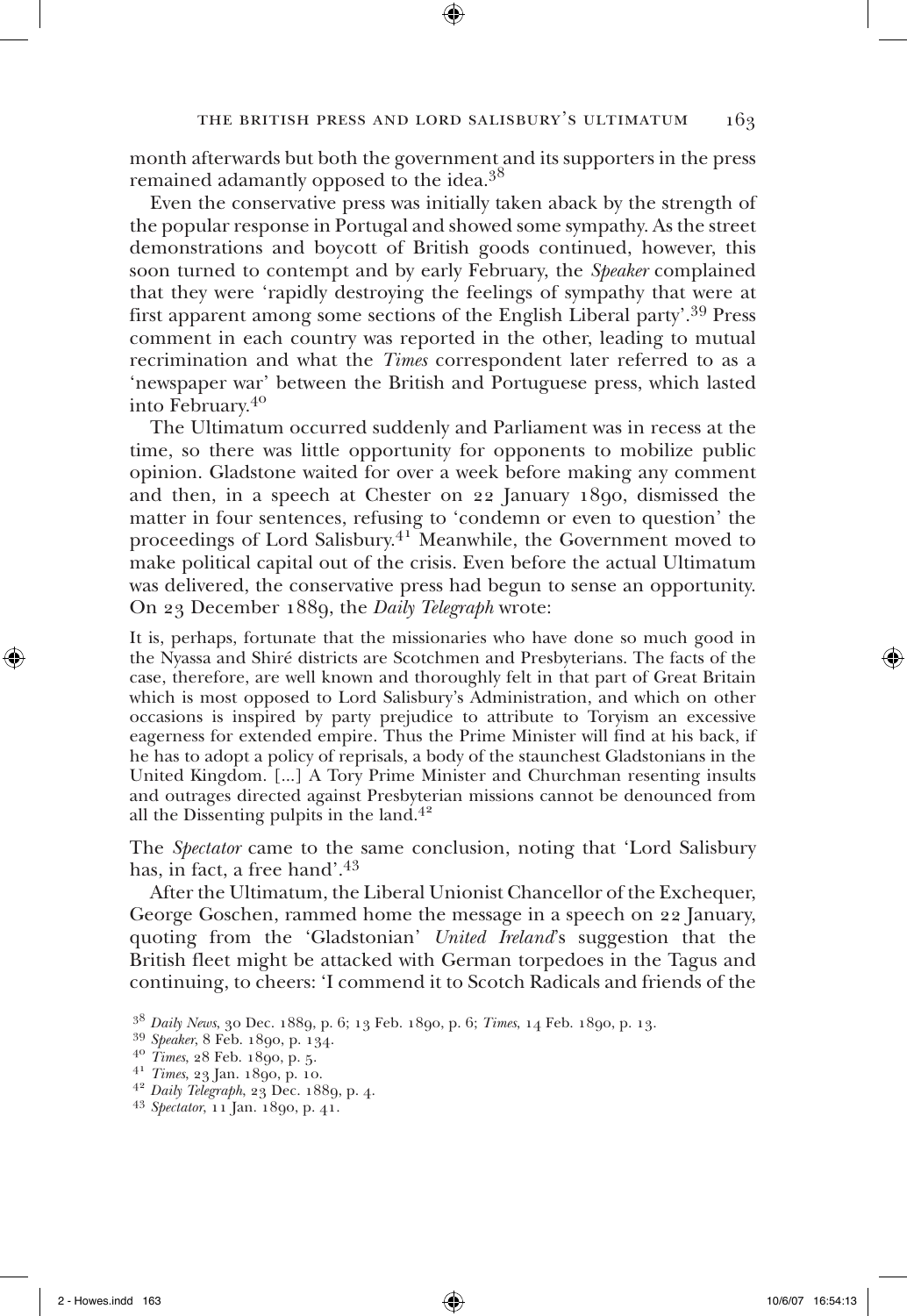Irish. I commend it to those who, while Home Rulers as regards Ireland, are associated with those missionary enterprises in the centre of Africa.'<sup>44</sup> The electoral dividend was demonstrated in early February at a by-election in Partick near Glasgow, where a pro-government Liberal Unionist was trying to hold the seat against a Gladstonian Liberal backed by prominent missionary supporters. The Gladstonian candidate invited T. P. O'Connor, the editor of the *Star,* to appear on his platform. O'Connor was heckled with cries of 'Portugal!' and was obliged to repudiate the attacks on missionaries in the *Star*'s editorials. Against expectations, the Liberal Unionist managed to retain the seat, a result which the *Times* attributed to 'the resentment of the Scottish electors at the unpatriotic rancour with which some of Mr Gladstone's Irish and English allies have reviled Lord Salisbury for his firmness in dealing with the Portuguese difficulty'.45

Ever since the Ultimatum, writers have criticized Salisbury for his harsh attitude towards Portugal. Even a sympathetic recent biographer refers to the episode as 'Bullying Portugal'.<sup>46</sup> Possible causes suggested have included the effects of influenza, a wish to humiliate the Portuguese or a desire to resolve the crisis before Parliament met in February.47 These may well have been contributory factors and Salisbury certainly had no love for Portugal, referring to her in private as 'a most tiresome little Power'.<sup>48</sup> However, as both Foreign Secretary and Prime Minister at the head of a minority government which was due to face general elections within a couple of years, he was acutely aware of the domestic repercussions of foreign relations. Although strategic and geopolitical concerns were clearly uppermost in what was essentially a diplomatic crisis, the publicity which Salisbury encouraged suggests he was also keeping an eye open for political advantage at home.49

Whether the diplomatic dispute worked out quite as Salisbury planned is more debatable. In May 1889, he had met a delegation of prominent Scottish religious leaders who presented an 11,000-strong petition protesting against the proposed treaty negotiated by Harry H. Johnston in Lisbon, which would have placed the Nyasaland missions under Portuguese jurisdiction. He appears to have encouraged this movement to strengthen

<sup>47</sup> Hammond, p. 129.<br><sup>48</sup> Salisbury to Lord Harrowby, quoted in Roberts, p. 520.<br><sup>49</sup> This publicity was sometimes tendentious: the officially published correspondence does not contain documents relating to Johnston's unofficial negotiations in Lisbon in April 1889 and, as the *PMG* pointed out, Salisbury glossed over this episode in the Parliamentary debate on the Ultimatum crisis: 341 *H.L./H.C. Deb. 3s*. 11 Feb. 1890, cols. 34–35; *Pall Mall Gazette*, 12 Feb. 1890, p. 2.

⊕

<sup>44</sup> *Times*, 23 Jan. 1890, p. 7. <sup>45</sup> *Glasgow Herald*, 3 Feb. 1890, pp. 8, 12; *Pall Mall Gazette*, 7 Feb. 1890, p. 6; *Times*, 12 Feb. 1890, p. 9.<br><sup>46</sup> Roberts, pp. 518–23.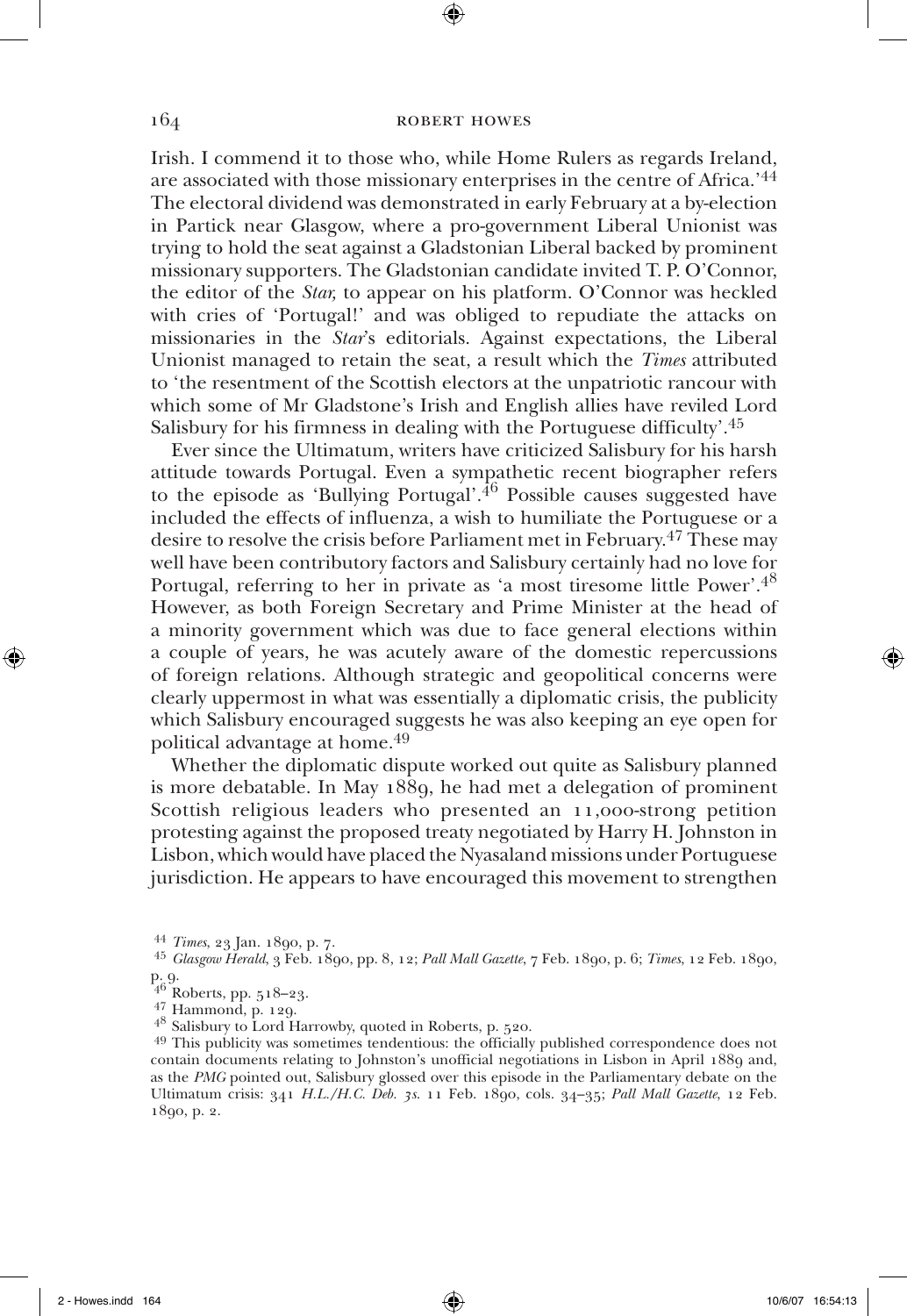### the british press and lord salisbury's ultimatum 165

his negotiating position by showing the Portuguese that he also had to take account of public opinion.<sup>50</sup> At that time, he had assured the church leaders categorically that the 'suggestion that the Portuguese authorities will lay violent hands upon any of your mission stations seems to me an entirely groundless and impossible hypothesis. I should as soon expect to be told that there was a danger that Portugal would go into Table Bay and annex Cape Town. There is no danger of any such thing.<sup>51</sup> Both the *Times* and the *Scotsman* reminded Salisbury of these words when the reports from Africa seemed to suggest that Serpa Pinto's expedition was doing precisely that.<sup>52</sup> The anger of the conservative press and the brusqueness of the Ultimatum may partly be explained by the political embarrassment caused by this upset. In the event, however, the outcome of the crisis not only bolstered support for Salisbury in Scotland but drove a temporary wedge between his opponents on the main political issue of the day.

British public opinion as represented in the press was by no means unanimous in its reaction to the Ultimatum. Although the political repercussions were far more serious and long-lasting in Portugal, there were also consequences in Britain. Critics of the Ultimatum were motivated more by opposition to British government policy than by any love or understanding of Portugal. The Ultimatum foreshadowed the Fashoda crisis with France in 1898 and the bitter divisions surrounding the Boer War of 1899–1902, where British Radicals and Irish Nationalists again opposed imperialist expansion at the expense of a white people and the accompanying jingoism of the press. This time, however, the Liberal press was divided and the *Manchester Guardian* in particular, under its editor, C. P. Scott, sided with the opponents of the war.53 In the case of the Ultimatum crisis, its short duration, the prestige of the missionaries in religious and humanitarian opinion, and the fact that the Portuguese were engaged in a similar imperialist enterprise effectively ruled out the possibility of mobilizing any popular support for Portugal in Britain.

- 
- 

 $^{52}$  Times, 17 Dec. 1889, p. 9; 28 Dec. 1889, p. 7; Scotsman, 4 Jan. 1890, p. 6.<br> $^{53}$  For press comment on the Fashoda crisis and the Boer War, see M. Hugodot, 'L'opinion publique anglaise et l'affaire de Fachoda', *Revue d'histoire des colonies*, 44 (1957), 113–37; Arthur Davey, *The British Pro-Boers, 1877–1902* (Cape Town: Tafelberg, 1978), pp. 162–66; John S. Galbraith, 'The Pamphlet Campaign on the Boer War', *Journal of Modern History*, 24 (1952), 111– 26; *The Boer War: Direction, Experience and Image*, ed. by John Gooch (London: Frank Cass, 2000); Deian Hopkin, 'Socialism and Imperialism: The ILP Press and the Boer War', in *Impacts and Influences: Essays on Media Power in the Twentieth Century*, ed. by James Curran, Anthony Smith and Pauline Wingate (London: Methuen, 1987), pp. 9–26; *The Pro-Boers: The Anatomy of an Antiwar Movement*, ed. by Stephen Koss (Chicago: University of Chicago Press, 1973), pp. xxx–xxxii; *The South African War Reappraised*, ed. by Donal Lowry (Manchester: Manchester University Press, 2000).

<sup>50</sup> W. P. Livingstone, *A Prince of Missionaries: The Rev. Alexander Hetherwick of Blantyre, Central Africa* (London: James Clarke, [1931?]), pp. 51–52.<br><sup>51</sup> *Times*, 18 May 1889, p. 9; *Glasgow Herald*, 18 May 1889, p. 10.